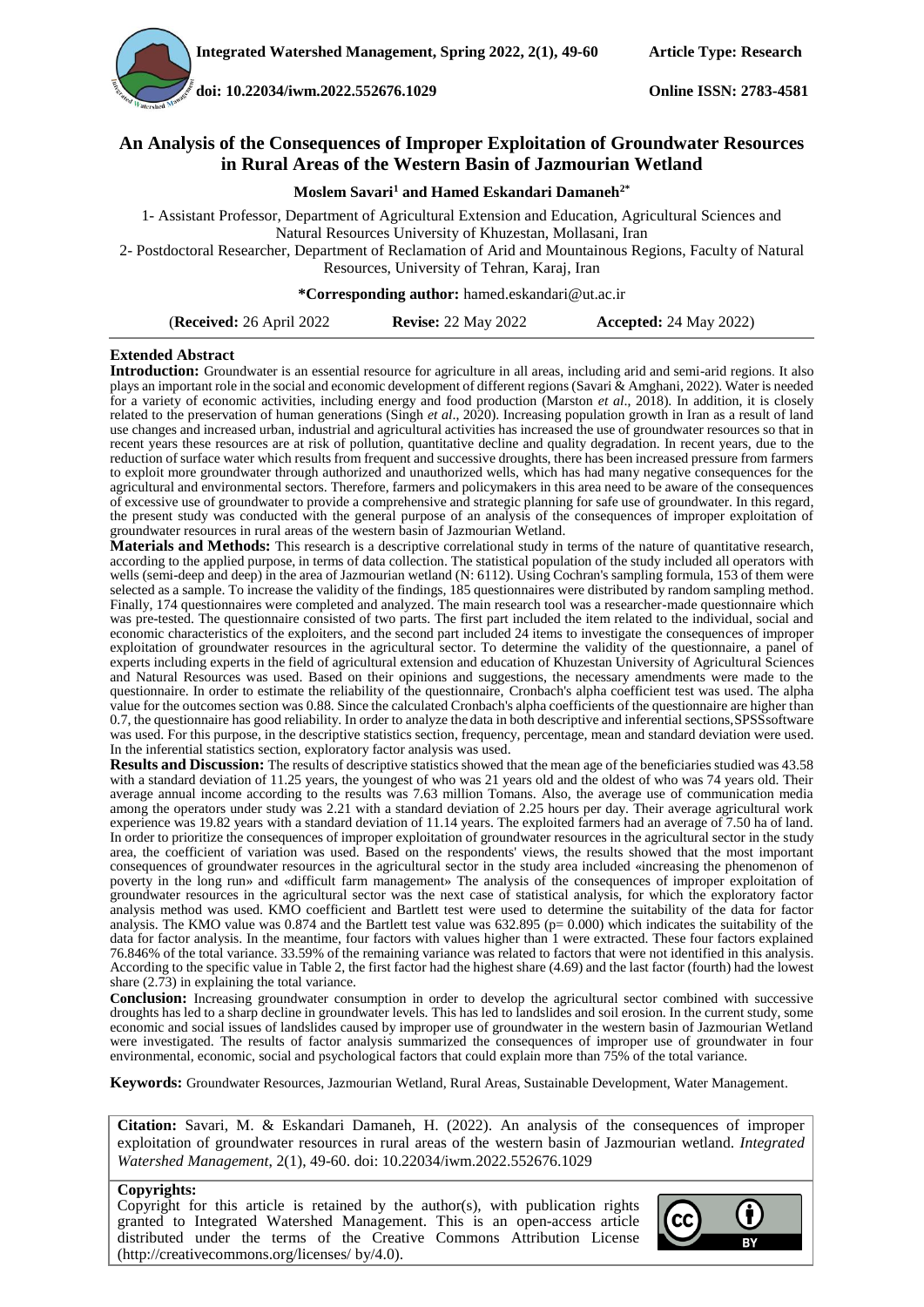

# **تحلیلی بر پیامدهای بهرهبرداری بیرویه از منابع آب زیرزمینی در حوضه غرب تاالب جازموریان**

**3\* و حامد اسکندری دامنه <sup>1</sup> مسلم سواری**

-1 استادیار گروه ترویج و آموزش کشاورزی، دانشگاه علوم کشاورزی و منابع طبیعی خوزستان، مالثانی، ایران -2 پژوهشگر پسادکتری، دانشکده منابع طبیعی، دانشگاه تهران، کرج، ایران

**\*** hamed.eskandari@ut.ac.ir **:مسئول نویسنده**

)**تاریخ دریافت:** 1041/42/40 **تاریخ بازنگری:** 1041/40/41 **تاریخ پذیرش:** 1041/40/40(

## **چکیده**

**در سالهای اخیر به دلیل کاهش آبهای سطحی به دالیل مختلف، فشار مضاعفی از طرف کشاورزان برای بهرهبرداری بیشتر از آبهای زیرزمینی صورت گرفته است که این امر پیامدهای بسیاری را برای بخشهای کشاورزی و محیطزیست به دنبال داشته است؛ بنابراین نیاز است کشاورزان و سیاستگذاران این حوضه با یک برنامهریزی جامع و استراتژیک زمینه استفاده ایمن از آبهای زیرزمینی را فراهم کنند و خود را با شرایط جدید سازگار سازند. در این راستا هدف کلی این تحقیق، پیامدهای بهرهبرداری بیرویه از منابع آب زیرزمینی در مناطق روستایی میباشد. جامعه آماری تحقیق شامل همهی بهرهبرداران دارای چاههای نیمهعمیق و عمیق، در حوضه غرب تاالب جازموریان در سال 1248 بوده )6112 :N )و با استفاده فرمول نمونهگیری کوکران 180 نفر برای مطالعه انتخاب شدند. ابزار اصلی تحقیق پرسشنامهای بود که روایی آن توسط گروه متخصصان و پایایی آن توسط ضریب آلفای کرونباخ تأیید شد )0.7<α). نتایج ضریب تغییرات برای اولویتبندی پیامدهای بهرهبرداری بیرویه از منابع آب زیرزمینی در بخش کشاورزی بر اساس دیدگاه پاسخگویان نشان داد که مهمترین پیامدهای بهرهبرداری بیرویه از منابع آب زیرزمینی در بخش کشاورزی در منطقه مورد مطالعه شامل موارد »افزایش پدیده فقر در**  بلندمدت» و «مدیریت سخت مزرعه» بود. همچنین نتایج تحلیل عاملی اکتشافی در این پژوهش نشان داد که این پیامدها در میان جوامع **محلی منطقه در عاملهای محیطی، اقتصادی، اجتماعی و روانشناختی طبقهبندی میگردند که این چهار عامل در مجموع 80/58 درصد از کل واریانس را تبیین مینمایند. 32/20 درصد واریانس باقیمانده مربوط به عواملی بوده که در این تحلیل شناسایی نشده است.**

**واژههای کلیدی: تاالب جازموریان، توسعه پایدار، مدیریت آب، منابع آب زیرزمینی، مناطق روستایی.**

**استناد:** سواری، م؛ و اسکندری دامنه، ح. )1041(. تحلیلی بر پیامدهای بهرهبرداری بیرویه از منابع آب زیرزمینی در حوضه غرب تالاب جازموریان. *مدیریت جامع حوزههای آبخیز*، ۱(۱)، ۴۰-۴۹.

**حق چاپ:**

A

حق چاپ برای نویسنده (گان) این مقاله محفوظ است. بر اساس قوانین انتشارات با دسترسی آزاد، تمام مطالعات چاپ شده در این مجله بهصورت آزاد در وبسایت مجله برای عموم بدون پرداخت هزینه قابلدسترس است.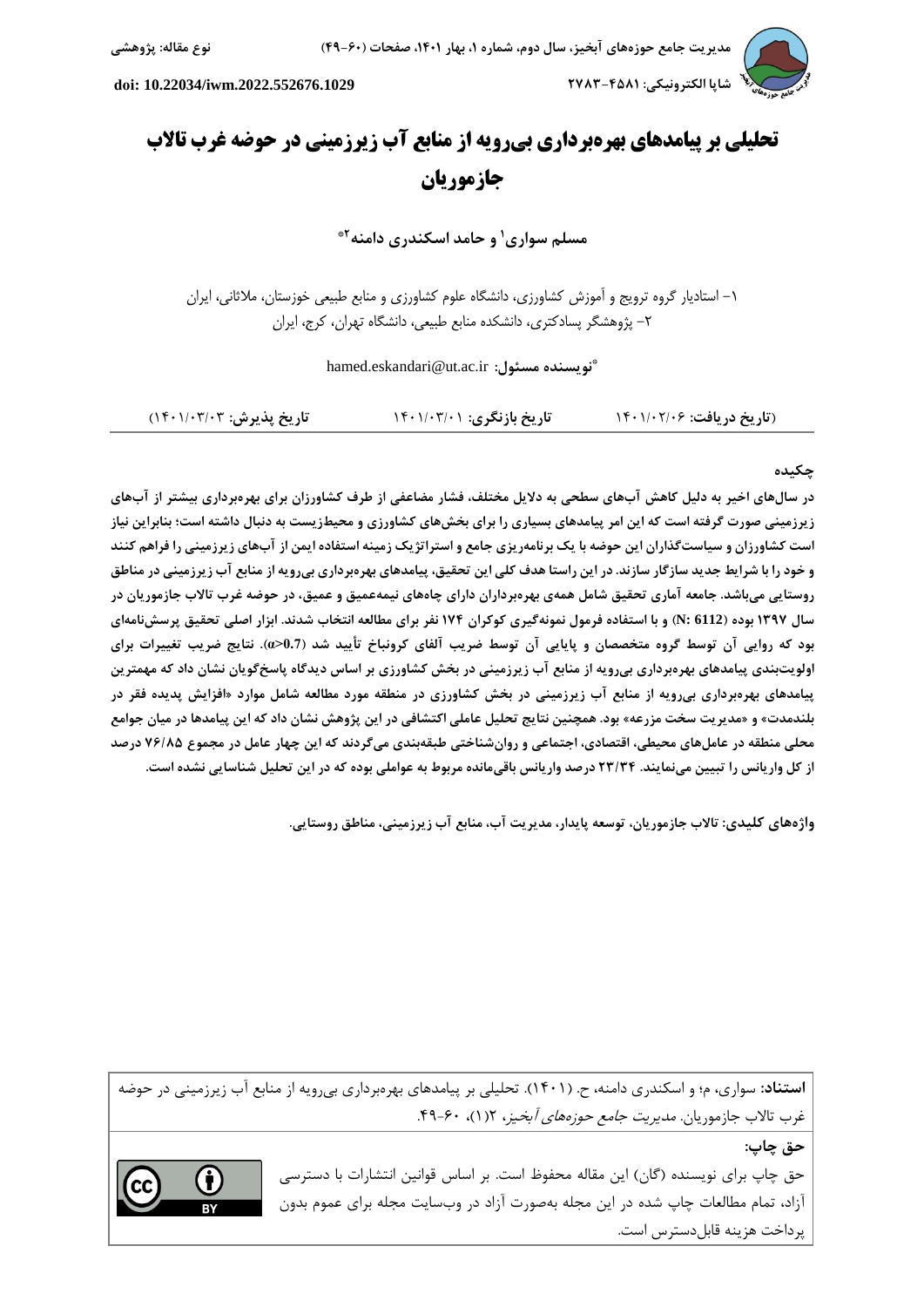### **مقدمه**

امروزه وقوع حوادث و بالیای شدید مربوط به تغییرات آب و هوایی در جهان در حال افزایش است .)Feldmeyer *et al*., 2020; Savari & Moradi, 2022( در سالهای اخیر نگرانی اکثر کشورها در زمینه کمبود منابع آب، تغییر آب و هوا، شدت و مدت زمان خشکسالی و همچنین اثرات آن، باعث توجه بیشتر آنها به بحرانهای اقلیمی شده است ) .,*al et* Khatibi 2019(. در مواجهه با این چالشها و بحرانهای اقلیمی، چگونگی مقابله با تغییرات مختلف و اثرات نامطلوب آن مسئله بسیار مهم و حیاتی میباشد ) .,*al et* Zhang 2020(. کمبود آب و خشکسالی، منابع روستایی و امنیت غذایی در کشورهای مختلف را تهدید میکند، زیرا اثرات منفی بر تولید محصوالت کشاورزی میگذارد )2018 .,*al et* Mohmmed). کمبود آب بر بخشهای دیگر اقتصادی اثرات مخربی میگذارد و عرصه را برای محیطزیست انسانی محدود میکند ) .,*al et* Savari 2022( و زیانهای شدیدی را بر تولید محصوالت کشاورزی وارد کرده است )2020 .,*al et* Jia )زیرا کشاورزی ذاتاً و ماهیتاً به کمبود آب و خشکسالی حساس است و تغییرات آب و هوایی بهطور مستقیم بر سیستم تولید محصوالت کشاورزی تأثیرگذار است .)Savari *&* Amghani, 2022(

آب عالوه بر اینکه یک منبع ضروری برای کشاورزی است نقش مهمی در توسعه اجتماعی و اقتصادی مناطق مختلف ایفا می کند (2022 ,Savari & Amghani). آب برای انواع فعالیتهای اقتصادی ازجمله تولید انرژی و مواد غذایی موردنیاز است )2018 .,*al et* Marston )و ارتباط تنگاتنگی با حفظ نسلهای انسانی دارد ) Singh 2020 .,*al et*). این در حالی است که به گزارش مجمع جهانی اقتصاد، کمبود آب و بحرانهای آن یکی از پنج خطر مهم جهان است ( ;Warner & Diaz, 2021 2021 ,Warner). کاهش کمیت و کیفیت آب مناسب برای مصرف انسان یکی از مهمترین چالشهای زیستمحیطی قرن 21 است که بشر با آن مواجه است

 کمبود .(Aprile & Fiorillo, 2017; Liu *et al*., 2020( آب در بلندمدت که به دنبال آن سطح آب موجود در طبیعت بهطور مداوم کمتر از میزان نیاز بشر باشد، تحوالت اجتماعی و انسانی در وضعیت خطرناکی قرار .)Omer *et al*., 2020; Aslam *et al*., 2021( میگیرد رشد روزافزون جمعیت در کشور ایران و در نتیجهی آن تغییرات کاربری اراضی و افزایش فعالیتهای شهری، صنعتی و کشاورزی باعث افزایش بهرهبرداری از منابع آب زیرزمینی شده است بهطوریکه این منابع در سالهای اخیر در معرض خطر آلودگی، افت کمی و تنزل کیفی قرار دارند )2020 .,*al et* Savari). از اولین پیامدهای افزایش جمعیت، فشار بیشازحد بر منابع آبی میباشد و به دنبال آن مدیریت نادرست منابع، باعث کاهش کمی و کیفی منابع آبی و کشاورزی شده است )2020 ,Valinia & Safa). ایران هم سرزمینی خشک و بیابانی با نزوالت جوی بسیار کم بوده که میزان بارندگی در آن کمتر از یکسوم بارندگی در دنیاست؛ بنابراین استفاده از سفرههای آب زیرزمینی در کشور امری رایج شده است. بیش از 21 درصد سفرههای آبهای

زیرزمینی کشور به دلیل برداشت بیشازحد در شرایط بحرانی قرار دارد؛ بر همین اساس، برداشت آبهای زیرزمینی بدون هیچ برنامهای در سالهای آینده کشور را با چالشی بزرگ مواجه میکند ) *et* Mohammadi 2016 .,*al*). مصرف بیرویه و هدررفت آب در بخش کشاورزی و همچنین مدیریت پسابها از چالشهای اصلی توسعه مدیریت منابع آب کشور است غیراستاندارد استحصال .(Nabiafjadi *et al*., 2014( آبهای زیرزمینی، آلودگی ناشی از پساب و فاضالب و فعالیتهای انسانی از دیگر مشکالت مدیریت منابع آب زیرزمینی است )2016 .,*al et* Taherabadi). امروزه در اغلب نقاط کشور به دالیل مختلفی ازجمله استحصال بیرویه و غیرمنطقی از منابع آب موجود، بهویژه آبهای زیرزمینی، بروز مشکالتی مانند خشکسالی، عدم رعایت اصول حفاظت در بهرهبرداری از منابع آب، برخی از منابع آبی کشور از بین رفتهاند و یا اینکه در معرض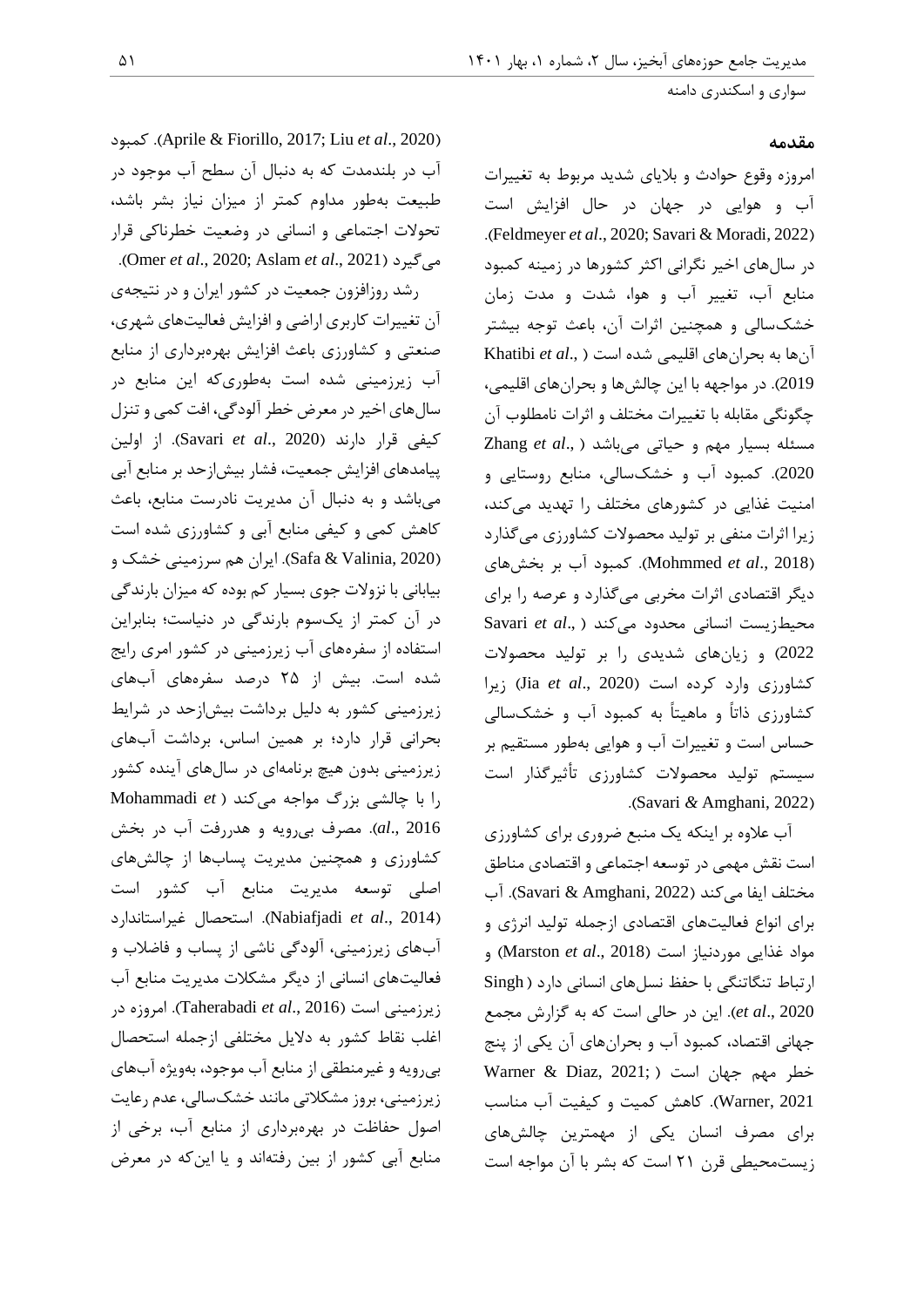اگر بهرهبرداری از منابع آب زیرزمینی و شرایط تغذیه و تخلیه در منطقه به شکل کنونی ادامه یابد تا سال 1040 تراز آب زیرزمینی بیش از 0/2 متر دیگر افت خواهد کرد. در این حالت اندازهی افت در نواحی مرکزی دشت بیش از 12 متر خواهد بود و ممکن است بحرانهای اجتماعی و اقتصادی و زیستمحیطی در منطقه شکل بگیرد.

بهطور کلی میتوان گفت که در چند سال اخیر به دلیل کاهش آبهای سطحی در اثر خشکسالیهای مکرر، فشار مضاعفی از طرف کشاورزان برای بهرهبرداری بیشتر از آبهای زیرزمینی از طریق چاههای مجاز و غیرمجاز صورت گرفته است که پیامدهای منفی بسیاری را برای بخشهای کشاورزی و محیطزیست به دنبال داشته است؛ بنابراین نیاز است کشاورزان و سیاستگذاران این حوزه با پیامدهای استفاده بیرویه از آبهای زیرزمینی آشنا شوند تا با یک برنامهریزی جامع و استراتژیک زمینه استفاده ایمن از آبهای زیرزمینی را فراهم کنند. در راستای این مهم پژوهش حاضر با هدف کلی تحلیلی بر پیامدهای بهرهبرداری بیرویه از منابع آب زیرزمینی در مناطق روستایی حوضه غرب تاالب جازموریان انجام شد.

# **مواد و روشها معرفی منطقه**

این پژوهش در میان بهرهبرداران حوضه غرب تاالب جازموریان انجام شد (شکل ۱). حوضه غرب تالاب جازموریان با توجه به شرایط اقلیمی حاکم بر آن و کمبود بارش و خشکسالیهای متوالی و خشک شدن رودخانه دائمی و پر آب هلیلرود در آن به علت احداث سد جیرفت و نیز افزایش تراکم جمعیت به منابع آب Eskandari Damaneh *et al*., ( است وابسته زیرزمینی 2018(. بهطوریکه در حال حاضر به علت برداشت بیرویه از این منابع و پیامدهای حاصل از آن یکی از دشتهای ممنوعه در کشور محسوب میشود. بر اساس آخرین آماربرداری، حدود 0112 چاه )نیمهعمیق و عمیق)، ۱۰۹۰ چشمه و ۲۹۴ قنات وجود دارد که خطر نابودی قرار گرفتهاند ) *et* Dameneh Eskndari صورتیکه در .(*al*., 2019a; Moghaddam *et al*., 2013 افت آب زیرزمینی در دشتهای کشور ادامه پیدا کند، عالوه بر شوری آب منجر به تهی شدن کامل دشتها از منابع آب خواهد شد و همه سرمایهگذاری انجام شده و امکانات معیشتی به وجود آمده در این دشتها از بین خواهد رفت. این امر مشکالت زیادی را به دنبال خواهد داشت )2010 ,Cheng & Bear). نتایج Shahpasand و Savari( 2411 )در حوزه سد قشالق استان کردستان نشان داد به ترتیب موانع قانونی و سیاستگذاری، اقتصادی- حمایتی، آموزشی- ترویجی، نظامهای بهرهبرداری، اجتماعی، نهادی و سازمانی، برنامهریزی و طبیعی بهعنوان مهمترین موانع مدیریت پایدار آب کشاورزی شناخته شدند. بر اساس نتایج پژوهش Panahi و همکاران )2410( موانع موجود در بهکارگیری مدیریت بهینه منابع آب کشاورزی، به ترتیب اهمیت، به چهار گروه اقتصادی و مالی، برنامهریزی، آموزش و ترویج، و موانع طبیعی دستهبندی شدند. Savari و همکاران )2421( تحت عنوان بررسی عوامل تعیینکننده رفتار حفاظت از آب در میان گندمکاران استان خوزستان نشان داد نه ساختار اولیه شامل آگاهی از پیامدها، آگاهی از نیاز، مسئولیت موقعیتی، اثربخشی نتایج، توانایی، نفی مسئولیت، هنجارهای شخصی، غرور احساسات و احساس گناه همه اثرات قابلتوجهی بر رفتار حفاظت از آب کشاورزان دارند. Ebrahimi )2442( در پژوهشی در زمینه پیامدهای بهرهبرداری بیرویه از آب زیرزمینی در شهرستان رفسنجان به این نتیجه رسید که بهرهبرداری بیرویه از آب موجب خالی شدن آبخوانها و به وجود آمدن شرایط بحرانی در منطقه شده است. Moslemi( 2412 )در پژوهشی در زمینه بهرهبرداری بیرویه از منابع آب زیرزمینی در استان هرمزگان عنوان نمود که در نتیجه برداشت بیرویه از سفرهی آب زیرزمینی در این استان، پیامدهایی نظیر تغییر کیفیت آب زیرزمینی، افزایش آسیبپذیری دشت به خشکسالی و نشست زمین رخ داده است. عالوه بر این، نتایج این پژوهش بیانگر آن بود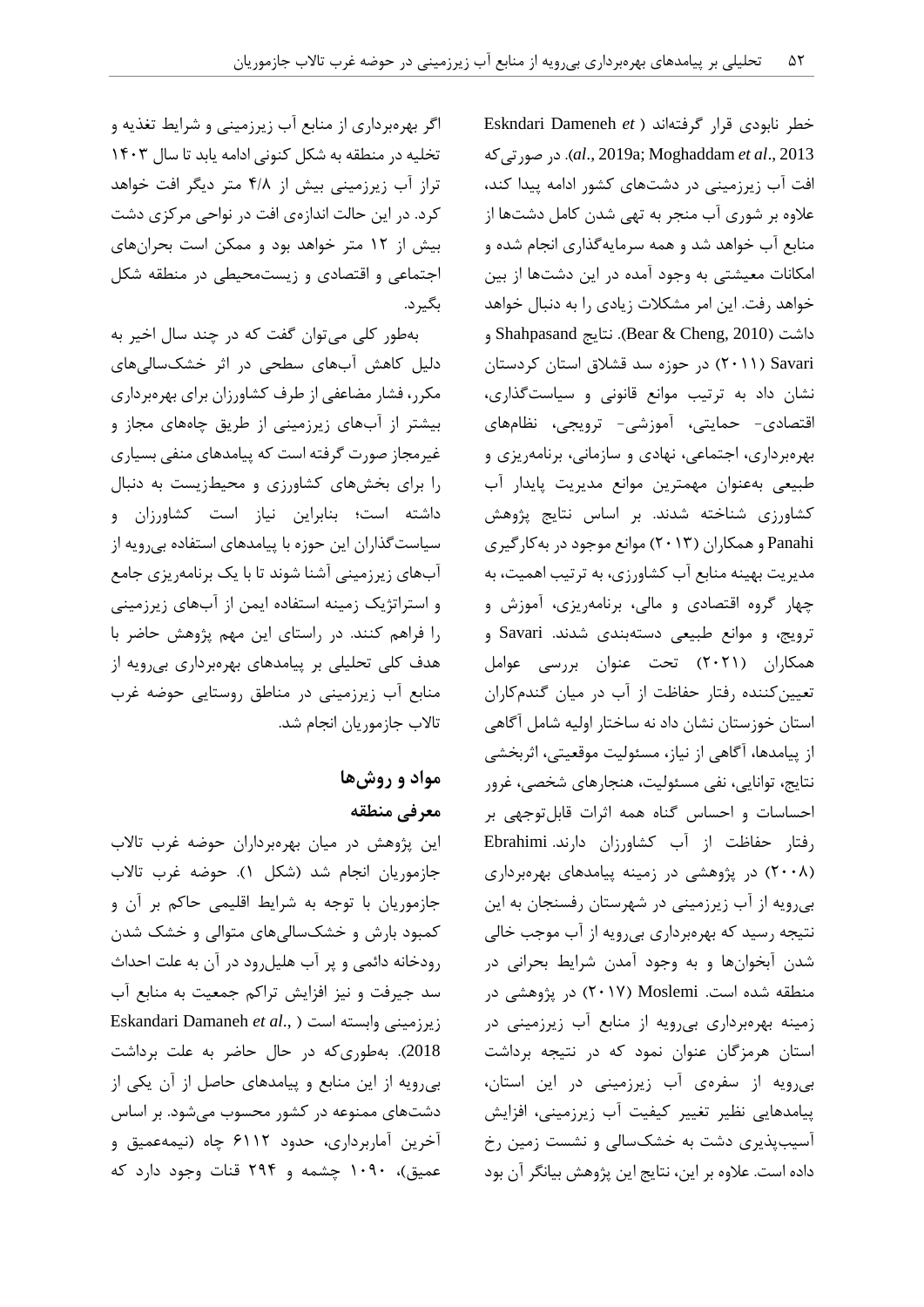سواری و اسکندری دامنه

تخلیهای بالغبر 414 میلیون مترمکعب در سال را به آبخوان حوضه غرب تاالب جازموریان اعمال میکنند. از اینرو میزان تخلیه، بخشصنعتبا مصرف 4/20 درصد

میزان کل تخلیه،کمترین مقدار و بخش کشاورزی با 4/40 درصد بیشترین میزان بهرهبرداری را به خود .)Eskandari Damaneh *et al*., 2018(اختصاصدادهاند



تعیین روایی پرسشنامه از گروه متخصصان که شامل متخصصان رشتههای ترویج و آموزش کشاورزی دانشگاه علوم کشاورزی و منابع طبیعی خوزستان بودند استفاده شد و بر اساس نظرها و پیشنهادهای آنان اصالحات الزم در پرسشنامه به عمل آمد. بهمنظور برآورد پایایی پرسشنامه از آزمون ضریب آلفای کرونباخ استفاده گردید که مقدار آلفا برای قسمت بخش پیامدها 4/22 به دست آمد. با توجه با اینکه ضرایب آلفای کرونباخ مـحاسبـه شده پرسشنامه باالتر از 4/2 است پرسشنامه از پایایی خوبی برای انجام تحقیق برخوردار بود.

بهمنظور تحلیل دادهها در دو بخش توصیفی و استنباطی از نرمافزار 23SPSSwin استفاده شد. بدین مـنظور در بخش آمار توصیفی از فراوانی، درصد، میانگین و انحراف معیار در بخش آمار استنباطی از تحلیل عاملی اکتشافی استفاده شد.

این تحقیق از نظر ماهیت از نوع تحقیقات کمی، با توجه به هدف کاربردی، از لحاظ گردآوری دادهها جزء تحقیقات توصیفی از نوع همبستگی است. جامعه آماری تحقیق شامل همهی بهرهبرداران دارای چاه )نیمهعمیق و عمیق(، در حوضه تاالب جازمویان بودند )6112=N). با استفاده فرمول نمونهگیری کوکران تعداد 110 نفر از آنها بهعنوان نمونه انتخاب شدند که برای افزایش اعتبار یافتهها 121 پرسشنامه با روش نمونهگیری تصادفی توزیع شد که در نهایت تعداد 120 پرسشنامه بهصورت کامل تکمیل گردید و مورد تجزیهوتحلیل قرار گرفت. ابزار اصلی تحقیق، پرسشنامهای محقق ساخته و از پیشآزمون شده بود. پرسشنامه مذکور شامل دو قسمت بود. بخش اول: گویه مربوط به ویژگیهای فردی، اجتماعی و اقتصادی بهرهبرداران و قسمت دوم شامل 20 گویه جهت بررسی پیامدهای بهرهبرداری بیرویه از منابع آب زیرزمینی در بخش کشاورزی بود. جهت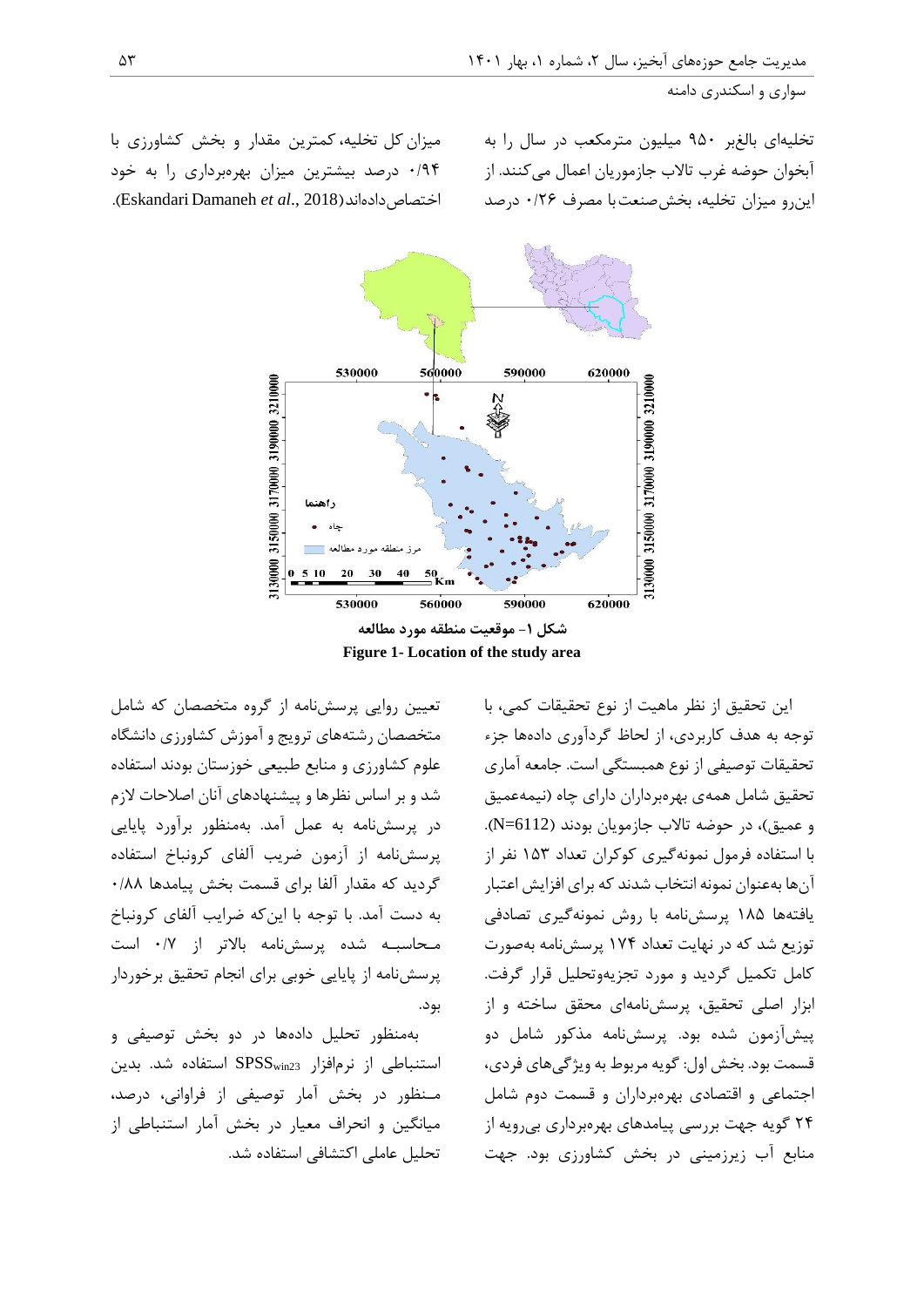**نتایج**

# **بررسی ویژگیهای اقتصادی و حرفهای بهرهبرداران مورد مطالعه**

نـتایج نشان داد که میانگین سن بهرهبرداران مطالعه شده 00/12 با انحراف معیار 11/21 سال بود که جوانترین آنان 21 سال و مسنترین آنان 20 سال داشت. مـیانگین درآمد سـالیـانه آنها برحـسب نتایج به دست آمده 2/00 میلیون تومان بود، همچنین مـیانگین استفاده از رسانه ارتباطی در بین بهرهبرداران مـورد مطالـعه 2/21 با انحراف معیار 2/21 ساعت در روز میباشد. میانگین سابقه کار کشاورزی آنها 14/22 با انحراف معیار 11/10 سال بود. بهرهبرداران مورد

مـطالعه به طـور متـوسط دارای 2/14 هکتار زمین بودند.

**اولویتبندی پیامدهای بهرهبرداری بیرویه از منابع آب زیرزمینی در بخش کشاورزی** بهمنظور اولویتبندی پیامدهای بهرهبرداری بیرویه از منابع آب زیرزمینی در بخش کشاورزی در منطقه مورد مطالعه از ضریب تغییرات استفاده شد. بر اساس دیدگاه پاسخگویان نتایج نشان داد که مهمترین پیامدهای استفاده بیرویه از منابع آب زیرزمینی در بخش کشاورزی در منطقه مورد مطالعه شامل موارد »افزایش پدیده فقر در بلندمدت« و »مدیریت سخت مزرعه« بود )جدول 1(.

| جدول ۱- اولویتبندی پیامدهای بهرهبرداری بیرویه از منابع آب زیرزمینی در بخش کشاورزی                    |
|------------------------------------------------------------------------------------------------------|
| Table 1- Prioritization of the consequences of improper exploitation of groundwater resources in the |
| agricultural sector                                                                                  |

| آيتمها<br><b>Items</b>                                                                                                             | ميانگين<br>Mean | انحراف معيار<br><b>Standard</b><br>deviation | ضريب تغييرات<br><b>Coefficient of</b><br>variation | اولويت<br><b>Priority</b> |
|------------------------------------------------------------------------------------------------------------------------------------|-----------------|----------------------------------------------|----------------------------------------------------|---------------------------|
| – افزايش يديده فقر در بلندمدت<br>- Increasing the phenomenon of poverty in the long run                                            | 3.61            | 1.12                                         | 0.310                                              | 1                         |
| – مديريت سخت مزرعه<br>- Hard farm management                                                                                       | 3.32            | 1.08                                         | 0.325                                              | $\overline{c}$            |
| - فرونشست يا كاهش تخلخل خاك<br>- Subsidence or reduction of soil porosity                                                          | 3.45            | 1.13                                         | 0.327                                              | 3                         |
| - افت سطح آب زيرزميني و كاهش حجم آبخوانها<br>- Decrease in groundwater level and reduction of aquifer<br>volume                    | 3.68            | 1.22                                         | 0.331                                              | 4                         |
| - تخریب سیستمهای آبیاری<br>- Destruction of irrigation systems                                                                     | 3.42            | 1.15                                         | 0.336                                              | 5                         |
| - افزایش فشارهای روانی بر اثر تنگی معیشت<br>- Increased psychological stress due to poverty                                        | 3.45            | 1.19                                         | 0.344                                              | 6                         |
| – کاهش سرزندگی و نشاط در جوامع محلی<br>- Decreased vitality and vibrancy in local communities                                      | 3.38            | 1.17                                         | 0.346                                              | 7                         |
| – افزایش وابستگی به نهادهای دولتی<br>- Increasing dependence on government institutions                                            | 3.53            | 1.24                                         | 0.351                                              | 8                         |
| - افزایش ضایعات زراعی و باغی<br>- Increasing crop and garden waste                                                                 | 3.27            | 1.15                                         | 0.352                                              | 9                         |
| - کاهش کمی و کیفی تولیدات کشاورزی و باغی<br>- Quantitative and qualitative reduction of agricultural and<br>horticultural products | 3.28            | 1.17                                         | 0.356                                              | 10                        |
| - کاهش تنوع زیستی و تغییرات پوشش گیاهی<br>- Reducing biodiversity and vegetation changes                                           | 3.37            | 1.21                                         | 0.359                                              | 11                        |
| - روستاگریزی و تغییر نوع معیشت<br>- Village escape and change of livelihood                                                        | 3.27            | 1.18                                         | 0.360                                              | 12                        |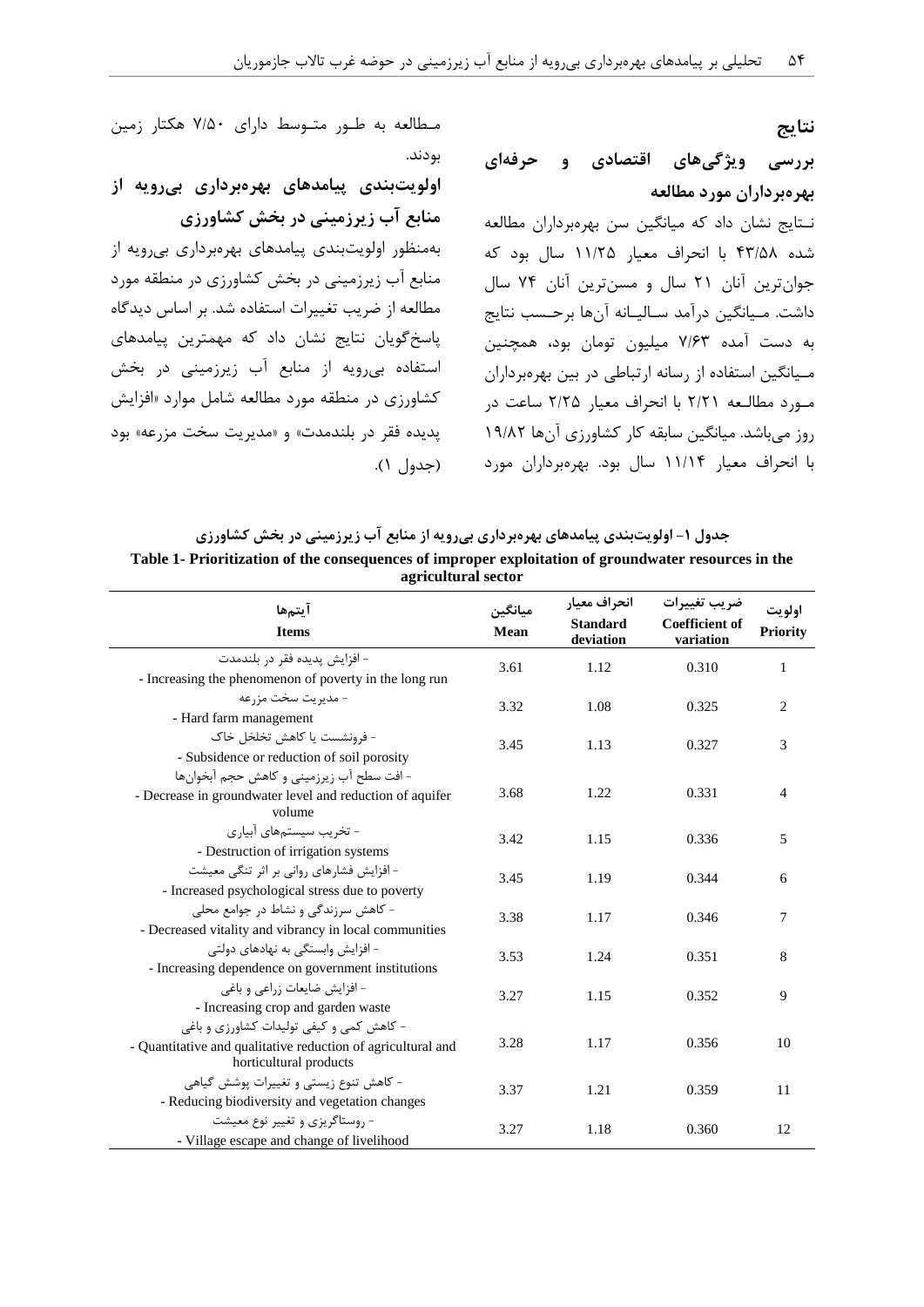سواری و اسکندری دامنه

| , UJ--, --, -                                                                                              |      |      |       |    |
|------------------------------------------------------------------------------------------------------------|------|------|-------|----|
| <b>Table 1- Continued</b>                                                                                  |      |      |       |    |
| - تجمیع نمک در سطح خاک و کاهش حاصلخیزی خاک                                                                 |      |      |       |    |
| - Accumulation of salt in the soil surface and reduction of soil<br>fertility                              | 3.32 | 1.21 | 0.364 | 13 |
| - کاهش وابستگی معیشت به کشاورزی<br>- Reducing dependence of livelihood on agriculture                      | 3.19 | 1.19 | 0.373 | 14 |
| – افزایش عمق چاهها و افزایش کف شکنی<br>- Increasing the depth of wells and increasing floor breaking       | 3.12 | 1.18 | 0.378 | 15 |
| – ناامیدی از بهبود وضعیت کشاورزی<br>- Disappointment with the improvement of the agricultural<br>situation | 3.53 | 1.36 | 0.385 | 16 |
| – افزایش پدیده گردوغبار در منطقه<br>- Increased dust phenomenon in the area                                | 3.29 | 1.27 | 0.386 | 17 |
| - کاهش ریسک پذیری در میان بهرهبرداران<br>- Reducing risk among operators                                   | 3.26 | 1.28 | 0.390 | 18 |
| - تغيير الگوي كشت<br>- Changing the cultivation pattern                                                    | 3.15 | 1.31 | 0.415 | 19 |
| - بيابانزايي وتغيير اكوسيستم منطقه<br>- Desertification and change of ecosystem of the region              | 3.13 | 1.34 | 0.428 | 20 |
| – خشک شدنها چشمهها و تالابها<br>- Drying springs and wetlands                                              | 2.98 | 1.28 | 0.429 | 21 |
| - کاهش نقدینگی و سودمندی مزرعه<br>- Reduction of liquidity and profitability of the farm                   | 2.44 | 1.10 | 0.450 | 22 |
| - كاهش امنىت معىشت در بلندمدت<br>- Decreasing the security of livelihood in the long run                   | 2.62 | 1.24 | 0.473 | 23 |
| - کاهش قیمت اراضی زراعی و باغی<br>- Reducing the price of agricultural and garden lands                    | 3.10 | 1.19 | 0.383 | 24 |

**ادامه جدول -1**

نشاندهنده مناسب بودن دادهها برای تحلیل عاملی است. در این بین، چهار عامل با مقادیر ویژه باالتر از یک استخراج گردید. این چهار عامل 20/200 درصد از کل واریانس را تبیین نمودهاند. 00/14 درصد واریانس باقیمانده مربوط به عواملی بوده که در این تحلیل شناسایی نشده است. با توجه به مقدار ویژه در جدول ،2 عامل اول بیشترین سهم )0/04( و عامل چهارم کمترین سهم )2/20( را در تبیین واریانس کل داشته است. **تحلیل پیامدهای بهرهبرداری بیرویه از منابع آب زیرزمینی در بخش کشاورزی**

تحلیل پیامدهای بهرهبرداری بیرویه از منابع آب زیرزمینی در بخش کشاورزی مورد بعدی تحلیلهای آماری بود که برای این منظور از روش تحلیل عاملی اکتشافی استفاده شد. جهت تعیین مناسب بودن دادهها برای تحلیل عاملی از ضریب KMO و آزمون بارتلت استفاده شد. مقدار KMO برابر 4/220 و مقدار آزمون بارتـلت بـرابر ۶۳۲/۸۹۵ (p= 0.000) به دسـت آمده که

| جدول ٢- مقدار ويژه عاملها              |
|----------------------------------------|
| <b>Table 2- Eigenvalues of factors</b> |

| مقدار ويژه        | واريانس  | درصد تجمعی                |                                                            |  |
|-------------------|----------|---------------------------|------------------------------------------------------------|--|
| <b>Eigenvalue</b> | Variance | The cumulative percentage |                                                            |  |
| 7.662             | 24.735   | 24.735                    |                                                            |  |
| 4.110             | 17.904   | 42.639                    |                                                            |  |
| 4.015             | 17.771   | 60.36                     |                                                            |  |
| 3.373             | 16.486   | 76.846                    |                                                            |  |
|                   |          |                           | $1400 \times 2 = 1460 \times 1400 \times 1400 \times 1400$ |  |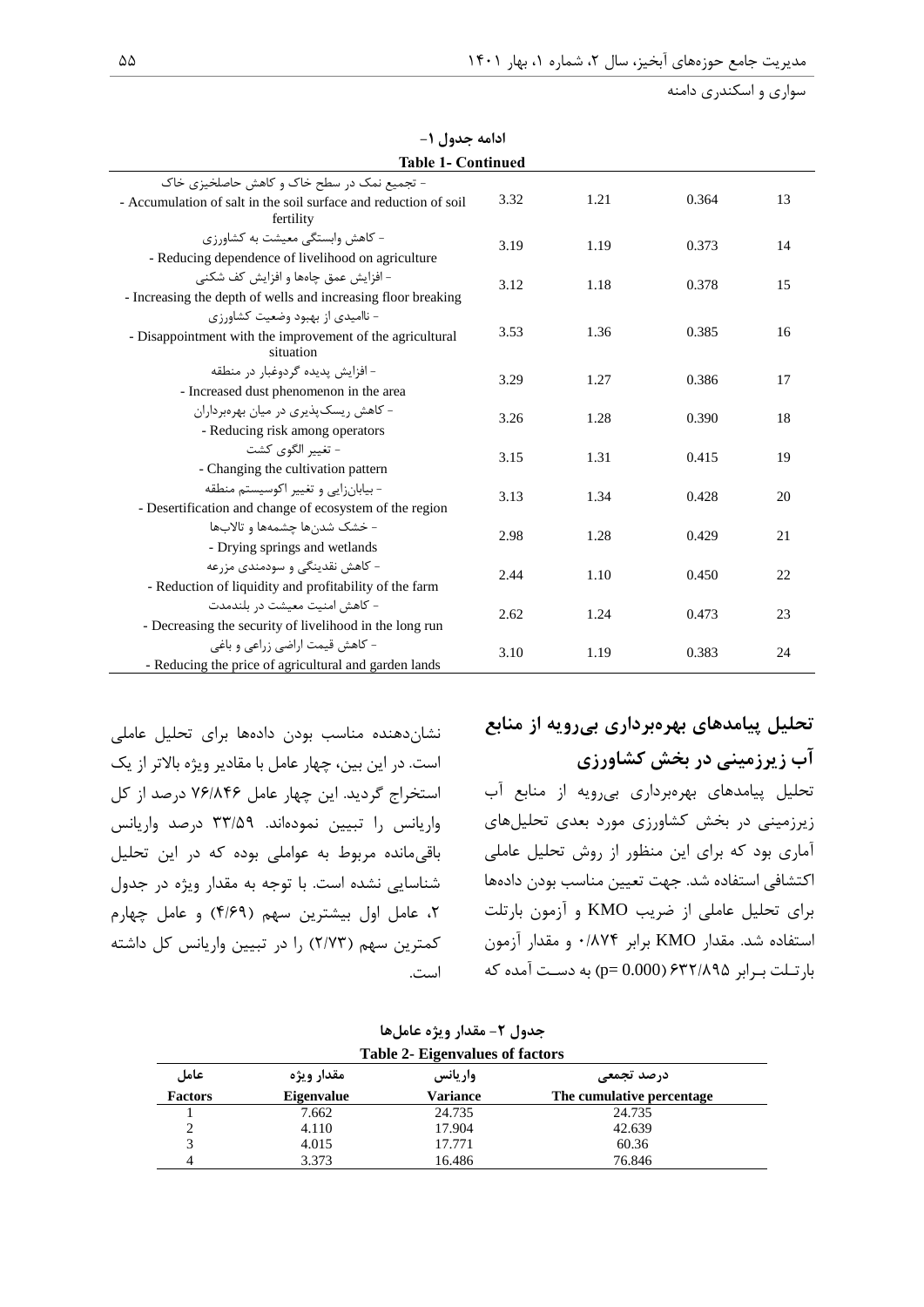است. پس از بررسی متغیرهای مربوط به هر عامل و بار عاملی آنها، عوامل به این ترتیب نامگذاری شده است:

به منظور استخراج عاملها به صورت واضحتر، از چرخش عاملی واریماکس استفاده شده است. بار عاملی هر متغیر پس از چرخش عاملیدر جدول 0 ارائه شده پیامدهایمحیطی؛ اقتصادی؛ محیطی و روانشناختی.

| عامل             | گويەھاي ھر عامل                                                                     | بار عاملی          |  |
|------------------|-------------------------------------------------------------------------------------|--------------------|--|
| <b>Factors</b>   | Items of each factor                                                                | <b>Factor load</b> |  |
|                  | - فرونشست یا کاهش تخلخل خاک                                                         | 0.784              |  |
|                  | - Subsidence or reduction of soil porosity                                          |                    |  |
|                  | - بيابان; ايي و تغيير اكوسيستم منطقه                                                | 0.685              |  |
|                  | - Desertification and change of ecosystem of the region                             |                    |  |
|                  | - تجمیع نمک در سطح خاک و کاهش حاصلخیزی خاک                                          | 0.625              |  |
|                  | - Accumulation of salt in the soil surface and reduction of soil fertility          |                    |  |
| * پیامدهای محیطی | - افزایش عمق چاهها و افزایش کف شکنی                                                 | 0.745              |  |
| Environmental    | - Increasing the depth of wells and increasing floor breaking                       |                    |  |
| consequences     | - افزایش پدیده گردوغبار در منطقه                                                    | 0.766              |  |
|                  | - Increased dust phenomenon in the area                                             |                    |  |
|                  | - کاهش تنوع زیستی و تغییرات پوشش گیاهی                                              | 0.587              |  |
|                  | - Reducing biodiversity and vegetation changes                                      |                    |  |
|                  | - افت سطح آب زیرزمینی و کاهش حجم آبخوانها                                           | 0.485              |  |
|                  | - Groundwater level drop and reduction of aquifers                                  |                    |  |
|                  | - خشک شدنها چشمهها و تالابها                                                        |                    |  |
|                  | - Drying springs and wetlands                                                       | 0.658              |  |
|                  | - تخریب سیستمهای آبیاری                                                             |                    |  |
|                  | - Destruction of irrigation systems                                                 | 0.784              |  |
|                  | - کاهش کمی و کیفی تولیدات کشاورزی و باغی                                            |                    |  |
|                  | - Quantitative and qualitative reduction of agricultural and horticultural products | 0.788              |  |
| * پیامدهای       | - افزایش ضایعات زراعی و باغی                                                        |                    |  |
| اقتصادى          | - Increasing crop and garden waste                                                  | 0.752              |  |
| Economic         | - کاهش نقدینگی و سودمندی مزرعه                                                      |                    |  |
| consequences     | - Reduction of liquidity and profitability of the farm                              | 0.745              |  |
|                  | - كاهش قيمت اراضي زراعي و باغي                                                      |                    |  |
|                  | - Reducing the price of agricultural and garden lands                               | 0.766              |  |
|                  | - تغيير الگوي كشت                                                                   |                    |  |
|                  | - Changing the cultivation pattern                                                  | 0.652              |  |
|                  | - كاهش وابستگى معيشت به كشاورزى                                                     |                    |  |
|                  |                                                                                     | 0.788              |  |
|                  | - Reducing dependence of livelihood on agriculture                                  |                    |  |
|                  | – افزایش وابستگی به نهادهای دولتی                                                   | 0.744              |  |
| * پیامدهای       | - Increasing dependence on government institutions                                  |                    |  |
|                  | - افزايش پديده فقر در بلندمدت                                                       | 0.685              |  |
| اجتماعى          | - Increasing the phenomenon of poverty in the long run                              |                    |  |
| Social *         | - مديريت سخت مزرعه                                                                  | 0.777              |  |
| consequences     | - Strict farm management                                                            |                    |  |
|                  | - كاهش امنيت معيشت در بلندمدت                                                       | 0.565              |  |
|                  | - Decreased livelihood security in the long run                                     |                    |  |
|                  | - ,وستاگريزي و تغيير نوع معيشت                                                      | 0.577              |  |
|                  | - Rural exodus and change of livelihood                                             |                    |  |
|                  | - ناامیدی از بهبود وضعیت کشاورزی                                                    |                    |  |
| * ييامدهای       | - Disappointment with the improvement of the agricultural situation                 | 0.985              |  |
|                  | - کاهش سرزندگی و نشاط در جوامع محلی                                                 |                    |  |
| روان شناختى      | - Decreased vitality in local communities                                           |                    |  |
| Psychological *  | - کاهش ریسکپذیری در میان بهرهبرداران                                                | 0.854              |  |
| consequences     | - Reducing risk among operators                                                     |                    |  |
|                  | - افزایش فشارهای روانی بر اثر تنگی معیشت                                            | 0.524              |  |
|                  | - Increased psychological stress due to poverty                                     |                    |  |

**جدول -2 تحلیل پیامدهای بهرهبرداری بیرویه از منابع آب زیرزمینی Table 3- Analysis of the consequences of improper exploitation of groundwater resources**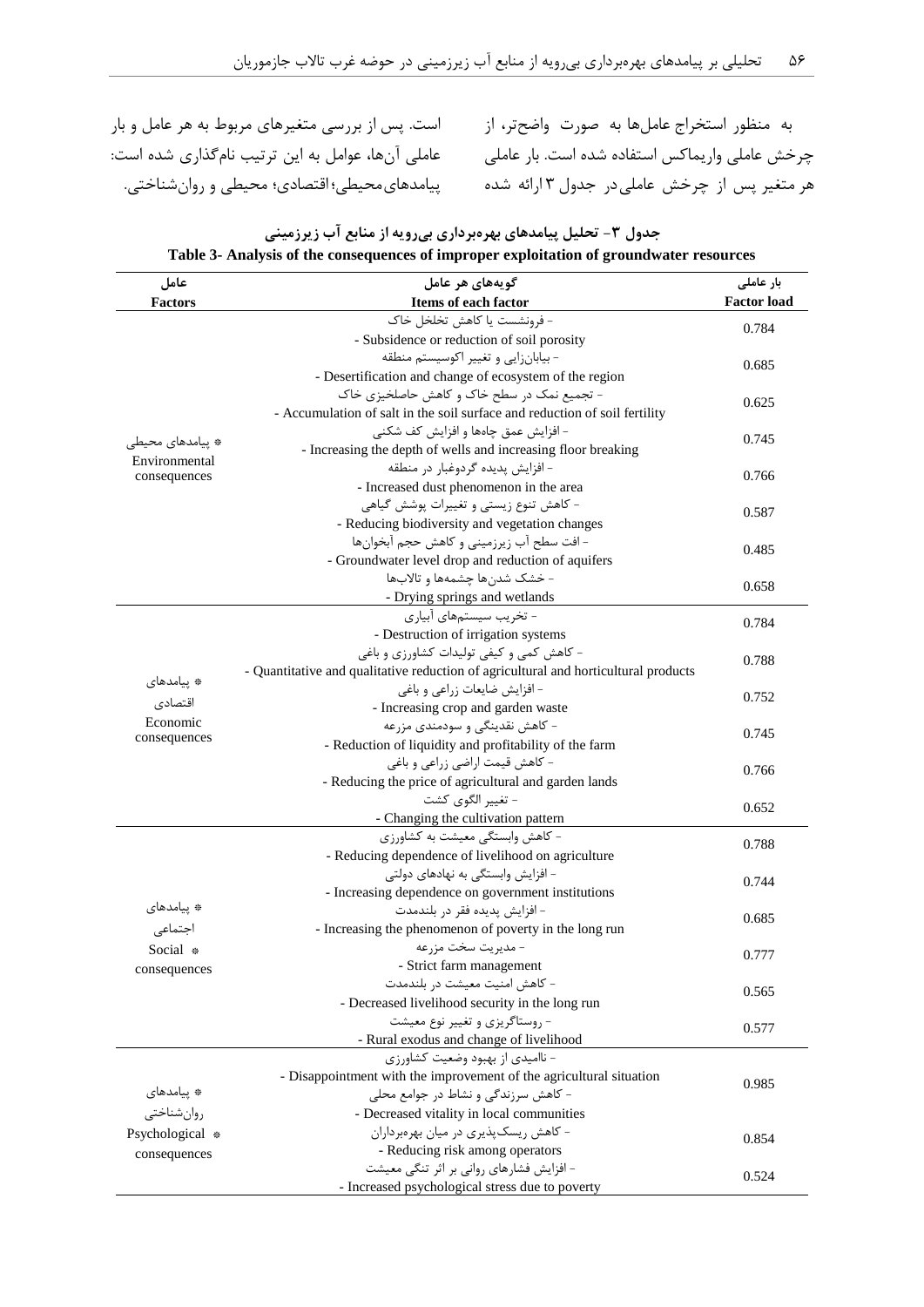سواری و اسکندری دامنه

**بحث و نتیجهگیری**

افزایش مصرف آبهای زیرزمینی بهمنظور توسعه بخش کشاورزی توأم با خشکسالیهای متوالی باعث کاهش شدید سطح آبهای زیرزمینی شده است. این مسئله پدیده نشست زمین و فرسایش خاک را به همراه داشته است. در این مطالعه برخی از مسائل اقتصادی و اجتماعی پدیده نشست زمین ناشی از بهرهبرداری بیرویه از آبهای زیرزمینی در حوضه غرب تاالب جازموریان مورد بررسی قرار گرفت که این پیامدها در ادامه مورد تحلیل قرار میگیرند.

**پیامدهای محیطی:** این آسیب بهعنوان مهمترین پیامدهای بهرهبرداری بیرویه از منابع آب زیرزمینی در حوضه غرب تاالب جازموریان شناخته شد. این عامل شامل موارد فرونشست یا کاهش تخلخل خاک، بیابانزایی و تغییر اکوسیستم منطقه، تجمیع نمک در سطح خاک و کاهش حاصلخیزی خاک، افزایش عمق چاهها و افزایش کفشکنی، افزایش پدیده گردوغبار در منطقه، کاهش تنوع زیستی و تغییرات پوشش گیاهی، افت سطح آب زیرزمینی و کاهش حجم آبخوانها و خشک شدنها چشمهها و تاالبها بود. نتایج این بخش نشان میدهد که بخش محیطی بیش از همه بخشها از بهرهبرداری بیرویه منابع آب زیرزمینی آسیب میبیند. در میان عاملهای این بخش بر اساس بار عاملی آنها میتوان گفت که دو عامل فرونشست یا کاهش تخلخل خاک و افزایش پدیده گردوغبار در منطقه بیش از سایر عاملها برای کشاورزان اتفاق میافتد که با نتایج Damaneh Eskandari و همکاران )2414 ب( مطابقت دارد.

**پیامدهای اقتصادی:** بخش اقتصادی بعد از آسیبهای محیطی بهعنوان دومین پیامد مهم ناشی از بهرهبرداریهای بیرویه از آبهای زیرزمینی شناخته شد. این عامل شامل تخریب سیستمهای آبیاری، کاهش کمی و کیفی تولیدات کشاورزی و باغی، افزایش ضایعات زراعـی و باغـی، کاهـش نقدینگی و سـودمـندی مزرعه،

کاهش قیمت اراضی زراعی و باغی و تغییر الگوی کشت بود. در بخش اقتصادی جوامع روستایی به دلیل وابستگی زیاد به منابع آبی، در صورت کاهش این منابع، میزان تولیدات کشاورزان از لحاظ کمی و کیفی افت خواهد کرد و از طرفی افزایش فشار به بخش آب زیرزمینی موجب افزایش نمک در آب میشود که باعث آسیب به سیستمهای آبیاری میشود و کشاورزان از نظر مالی خسارات باالیی را متحمل میشوند که با نتایج Savari و همکاران )2424( مطابقت دارد.

**پیامدهای اجتماعی:** پیامدهای این بخش شامل کاهش وابستگی معیشت به کشاورزی، افزایش وابستگی به نهادهای دولتی، مدیریت سخت مزرعه، کاهش امنیت معیشت در بلندمدت و روستاگریزی و تغییر نوع معیشت است. در تحلیل این بخش میتوان گفت که آسیبهای وارده به مناطق روستایی در اثر استفاده بیرویه از منابع آب کامالً به هم وابسته هستند در صورتیکه بخش محیطی آسیب ببیند بهتبع آن سایر بخشهای اقتصادی و اجتماعی و روانشناختی نیز آسیب خواهند دید؛ بنابراین پیامدهای اجتماعی نتیجه آسیبهای وارد به جوامع روستایی در بخشهای محیطی و اقتصادی است. کاهش دسترسی به منابع آب همواره موجب افزایش فقر و ناامنی غذایی در جوامع روستایی خواهد شد زیرا سطح تولید کشاورزی وقتی کاهش یابد میزان درآمد خانوارهای روستایی نیز آسیب خواهد دید و در صورت تکرار آن بخش اعظم کشاورزان از بخش کشاورزی خارج خواهند شد زیرا سطح وابستگی معیشت به بخش کشاورزی کاهش پیدا میکند.

**پیامدهای روانشناختی**: آخرین پیامدهای بهرهبرداری بیرویه در میان جوامع محلی حوضه غرب تاالب جازموریان پیامدهای روانشناختی بود. پیامدهای روانشناختی در این پژوهش شامل ناامیدی از بهبود وضعیت کشاورزی، کاهش سرزندگی و نشاط در جوامع محلی، کاهش ریسکپذیری در میان بهرهبرداران و افزایـش فـشارهای روانی بر اثر تنـگی معیـشت بـود. در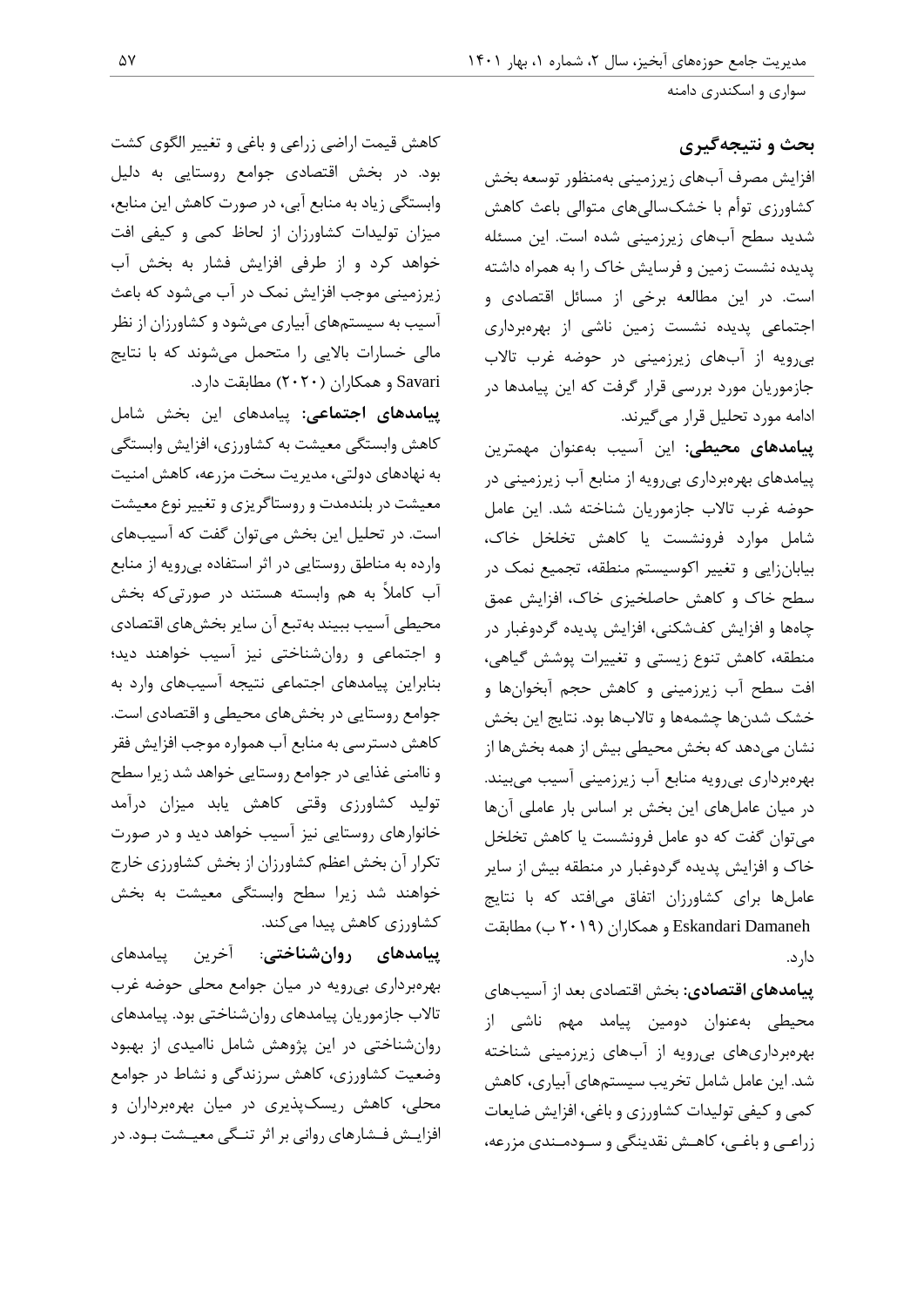تحلیل این یافته میتوان گفت که در زمان خشکسالی و کمبود آب، بسیاری از کشاورزان نشاط اجتماعی خود را از دست میدهند و با ناامیدی فعالیتهای کشاورزی را دنبال میکنند. بسیاری از کشاورزان با کفشکنی هر ساله میزان دسترسی خود را به آبهای زیرزمینی فراهم میکنند آنها نگران این وضعیت هستند زیرا در صورتیکه این وضعیت ادامه داشته باشد قطعاً آنان در آینده دچار مشکل خواهند شد زیرا این وضعیت نمیتواند در بلندمدت ادامه یابد. این شرایط کشاورزان را در وضعیت بحرانی قرار داده و آنان را لحاظ روانشناختی تحت فشار گذاشته است.

## **نتیجهگیری کلی**

این پژوهش با هدف کلی تحلیلی بر پیامدهای بهرهبرداری بیرویه از منابع آب زیرزمینی در حوضه غرب تاالب جازموریان در استان کرمان انجام شد. نتایج پژوهش نشان داد که مهمترین پیامدهای استفاده

*Managment*, 71(3), 563-578. Doi: 10.22059/jrwm.2018.257186.1259. (In Persian)

- Eskandari Damaneh, H., Eskandari Damaneh, H., Khosravi, H. & Gholami, H. (2019a). Analysis and monitoring of drought using NDVI index (Case study: the west basin of Jaz Murian Wetland). *Rangeland*, 13(3), 461-475. (In Persian)
- Eskndari Dameneh, H., Khosravi, H. & Abolhasani, A. (2019b). Assessing the effect of land use changes on groundwater quality of Zarand Plain using satellite images and geostatistical. *Journal of Natural Environmental Hazards*, 8(20), 67-82. Doi: 10.22111/jneh.2018.22276.1324. (In Persian)
- Feldmeyer, D., Wilden, D., Jamshed, A. & Birkmann, J. (2020). Regional climate resilience index: A novel multimethod comparative approach for indicator development, empirical validation and implementation. *Ecological Indicators*, 119, 106861. Doi:

10.1016/j.ecolind.2020.106861.

Jia, K., Qiao, W., Chai, Y., Feng, T., Wang, Y. & Ge, D. (2020). Spatial distribution characteristics of rural settlements under

بیرویه از منابع آب زیرزمینی در بخش کشاورزی در منطقه مورد مطالعه شامل موارد »افزایش پدیده فقر در بلندمدت» و «مدیریت سخت مزرعه» بود. علاوه بر این، نتایج تحلیل عاملی اکتشافی مهمترین پیامدهای استفاده بیرویه از منابع آب زیرزمینی را در عاملهای محیطی، اقتصادی، اجتماعی و روانشناختی خالصه کرد که این عاملها توانستند بیش از 21 درصد از واریانس کل را تبیین نمایند. بهطور کلی نتایج این پژوهش میتواند به سیاستگذاران بخش کشاورزی و منابع طبیعی جهت اعمال سیاستها و برنامههای کاربردی کمک شایانی نماید.

## **سپاسگزاری**

این پژوهش با حمایت مالی دانشگاه علوم کشاورزی و منابع طبیعی خوزستان انجام شده است؛ بنابراین نویسندگان مراتب قدردانی خود را از این دانشگاه اعالم میدارند.

### **References**

- Aprile, M. C. & Fiorillo, D. (2017). Water conservation behavior and environmental concerns: Evidence from a representative sample of Italian individuals*. Journal of Cleaner Production*, 159, 119-129. Doi: 10.1016/j.jclepro.2017.05.036.
- Aslam, S., Aftab, H., Martins, J. M., Mata, M. N., Qureshi, H. A., Adriano, A. M. & Mata, P. N. (2021). Sustainable model: Recommendations for water conservation strategies in a developing country through a psychosocial wellness program. *Water*, 13(14), 1984. Doi: 10.3390/w13141984.
- Bear, J. & Cheng, A. H. D. (2010). *Modeling groundwater flow and contaminant transpor*. Dordrecht: Springer.
- Ebrahimi, A. (2008). Improper exploitation of groundwater resources and its consequences (Case study: Rafsanjan Plain). *Iranian Water Resources Research*, 4(3), 70- 73. (In Persian)
- Eskandari Damaneh, H., Zehtabian, G., Salajegheh, A., Ghorbani, M. & Khosravi, H. (2018). Assessing the effect of land use changes on groundwater quality and quantity (Case study: west basin of Jazmoryan Wetland). *Journal of Range and Watershed*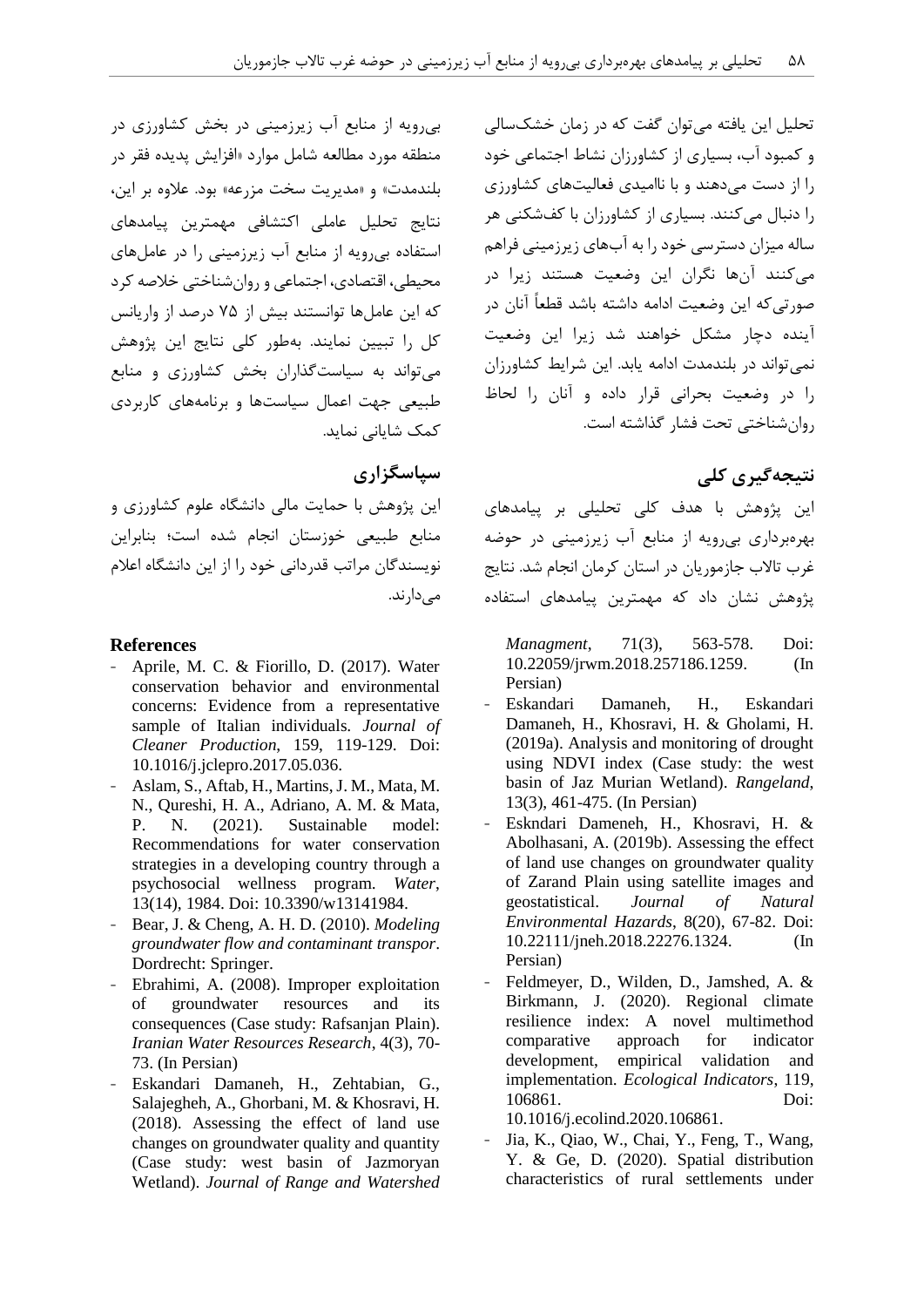مدیریت جامع حوزههای آبخیز، سال ۲، شماره ۱، بهار ۱۴۰۱ ۱۴۰۱ 141 142 145 145 146 146 147 148 149 149 149 149 149 1

سواری و اسکندری دامنه

diversified rural production functions: A case of Taizhou, China. *Habitat International*, 102, 102201. Doi: 10.1016/j.habitatint.2020.102201.

- Khatibi, S. A., Golkarian, A., Mosaedi, A. & Sojasi Qeidari, H. (2019). Assessment of resilience to drought of rural communities in Iran. *Journal of Social Service Research*, 45(2), 151-165. Doi: 10.1080/01488376.2018.1479342.
- Liu, J., Scanlon, B. R., Zhuang, J. & Varis, O. (2020). Food-energy-water nexus for multiscale sustainable development. *Resources, Conservation Recycling*, 154, 104565. Doi: 10.1016/j.resconrec.2019.104565.
- Marston, L., Ao, Y., Konar, M., Mekonnen, M. M. & Hoekstra, A. Y. (2018). High‐ resolution water footprints of production of the United States. *Water Resources Research*, 54(3), 2288-2316. Doi: 10.1002/2017WR021923.
- Moghaddam, A. R., Ghallehban Tekmedash, M. & Esmaili, K. (2013). Investigation of temporal and spatial trend of water quality parameters in view of weather fluctuations using GIS; Mashhad Plain. *Journal of Water and Soil Conservation*, 20(3), 211-225. (In Persian)
- Mohammadi, S., Mohammadzadeh, S. & Yazdanpanah, M. (2016). Investigating the effective factors on the intention and behavior of water protection by gardeners in Dashtestan city: A test of the theory of planned behavior. *Journal of Agricultural Extension and Education Research*, 8(4), 75- 89. (In Persian)
- Nabiafjadi, S., Fami, H. & Rezvanfar, A. (2014). Strategies for implementation of agricultural water management technologies from Farmers perspective (Case study of Felavarjan City). *Water Management in Agriculture*, 1(1), 61-67. (In Persian)
- Omer, A., Elagib, N. A., Zhuguo, M., Saleem, F. & Mohammed, A. (2020). Water scarcity in the Yellow River Basin under future climate change and human activities. *Science of the Total Environment*, 749, 141446. Doi:

10.1016/j.scitotenv.2020.141446.

Panahi, M., Malek Mohammadi, I. & Chizari, M. (2013). Analysis of barriers to the application of optimal water resources management in the Iranian agricultural system*. Village and Development*, 15(4), 2341. (In Persian)

- Safa, L. & Valinia, S. (2020). Factors affecting water resources conservation behaviors among farmers in Zanjan: Application of conservation motivation theory. *Iranian Journal of Agricultural Extension and Education*, 16(1), 131-150. Doi: 10.22034/iaeej.2020.219912.1501. (In Persian)
- Savari, M. & Amghani, M. S. (2022). SWOT-FAHP-TOWS analysis for adaptation strategies development among small-scale farmers in drought conditions. *International Journal of Disaster Risk Reduction*, 67, 102695. Doi: 10.1016/j.ijdrr.2021.102695.
- Savari, M. & Moradi, M. (2022). The effectiveness of drought adaptation strategies in explaining the livability of Iranian rural households. *Habitat International*, 124, 102560. Doi: 10.1016/j.habitatint.2022.102560.
- Savari, M., Eskandari Damaneh, H. & Eskandari Damaneh, H. (2020). Pathology of underground water resources management among local communities in the western basin of Jasmourian Wetland*. Journal of Watershed Management Research*, 11(21), 84-97. (In Persian)
- Savari, M., Abdeshahi, A., Gharechaee, H. & Nasrollahian, O. (2021). Explaining farmers' response to water crisis through theory of the norm activation model: Evidence from Iran. *International Journal of Disaster Risk Reduction*, 60, 102284. Doi: 10.1016/j.ijdrr.2021.102284.
- Savari, M., Damaneh, H. E. & Damaneh, H. E. (2022). Drought vulnerability assessment: Solution for risk alleviation and drought management among Iranian farmers*. International Journal of Disaster Risk Reduction*, 67, 102654. Doi: 10.1016/j.ijdrr.2021.102654.
- Shahpasand, M. R. & Savari, M. (2011). Barriers to sustainable management of agricultural water resources for educating the farmers in the rural regions (Study in the Qeshlaq Dam area in Kurdistan Province). *Environmental Education and Sustainable Development*, 5(3), 91-104. (In Persian)
- Singh, P. K., Dey, P., Jain, S. K. & Mujumdar, P. P. (2020). Hydrology and water resources management in ancient India. *Hydrology and Earth System Sciences*, 24(10), 4691-4707.